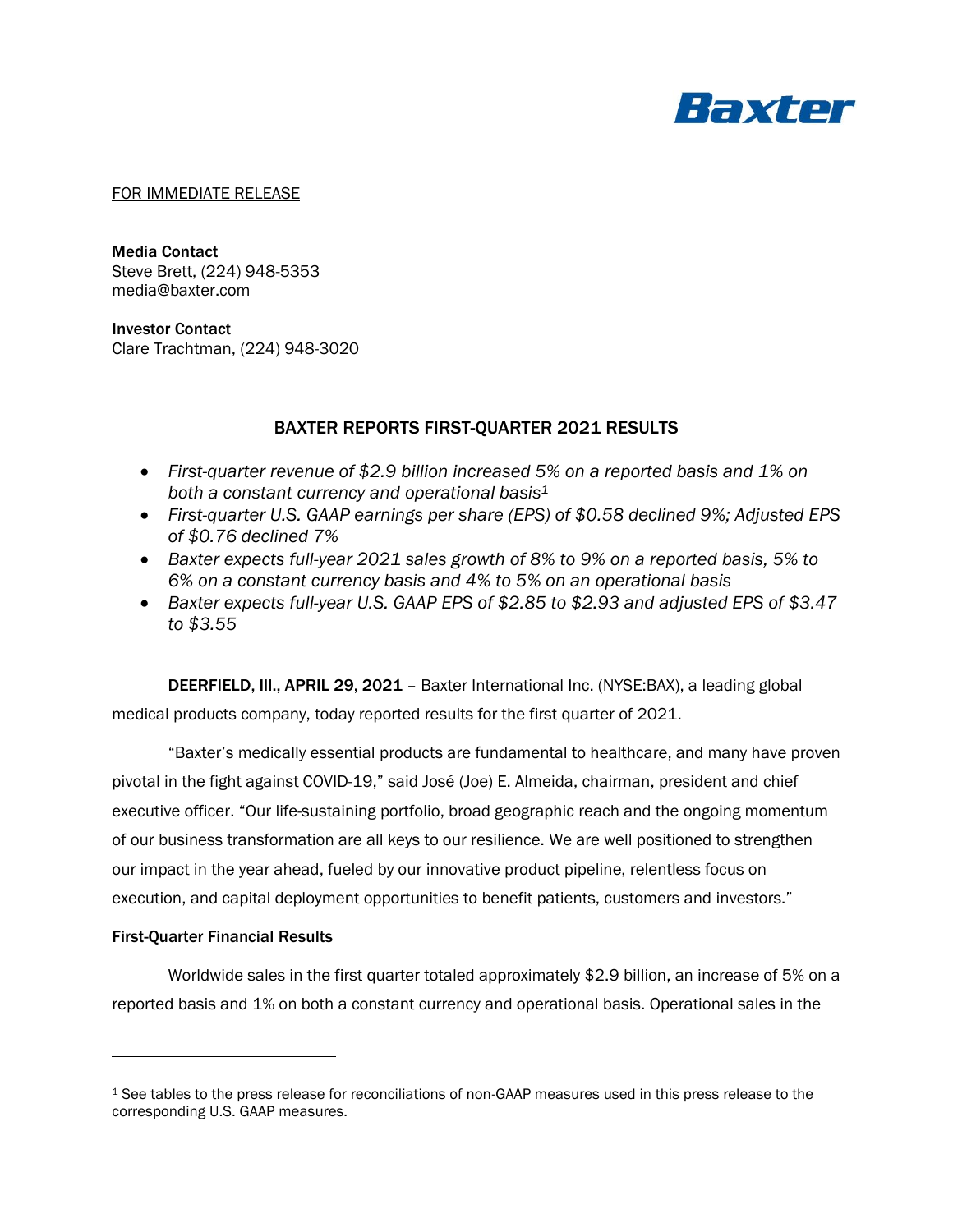

first quarter exclude the impact of foreign exchange and the company's recent acquisition of the rights to Caelyx and Doxil, the branded versions of liposomal doxorubicin, for specified territories outside of the United States (OUS).

Sales in the U.S. totaled \$1.2 billion, decreasing 3% on both a reported and operational basis. International sales of \$1.8 billion increased 11% on a reported basis, 5% on a constant currency basis and 4% on an operational basis.

Starting this quarter, Baxter is adding the sales of its BioPharma Solutions contract manufacturing unit to its financial schedules, which break out sales by key product category. [Historical schedules](https://s22.q4cdn.com/911189824/files/doc_downloads/financial_schedules/2021/Baxter_Recast_of_Certain_Historical_Segment_and_Product_Category_Financials.pdf) reflecting this new structure are available on Baxter's Investor Relations website.

Performance in the first quarter was driven by Acute Therapies which delivered significant growth at both reported and constant rates, reflecting sustained higher levels of product demand due to the ongoing COVID-19 pandemic. BioPharma Solutions also delivered double-digit growth at reported and constant rates, driven by multiple collaborations to help manufacture COVID-19 vaccines on a contract basis. Additionally, Clinical Nutrition, Pharmaceuticals and Renal Care grew mid- to high single digits at reported rates, and low single digits at constant rates. This helped offset declines in Medication Delivery and Advanced Surgery, reflecting lower rates of hospital admissions and elective surgeries, respectively, in the wake of the ongoing pandemic, as well as a challenging comparison to performance in the previous year's quarter.

Please see the attached schedules accompanying this press release for additional details on sales performance in the quarter, including breakouts by Baxter's key product categories and geographic segments.

For the first quarter, net income attributable to Baxter was \$298 million, or \$0.58 per diluted share, a decline of 9% on a U.S. GAAP (Generally Accepted Accounting Principles) basis. These results include special items totaling \$88 million after-tax, which were primarily related to intangible asset amortization, business optimization charges, and a proposed settlement of shareholder litigation related to the company's investigation of foreign exchange gains and losses associated with certain intra-company transactions. On an adjusted basis, net income attributable to Baxter totaled \$386 million, or \$0.76 per diluted share, a 7% decline for the quarter. This exceeded the company's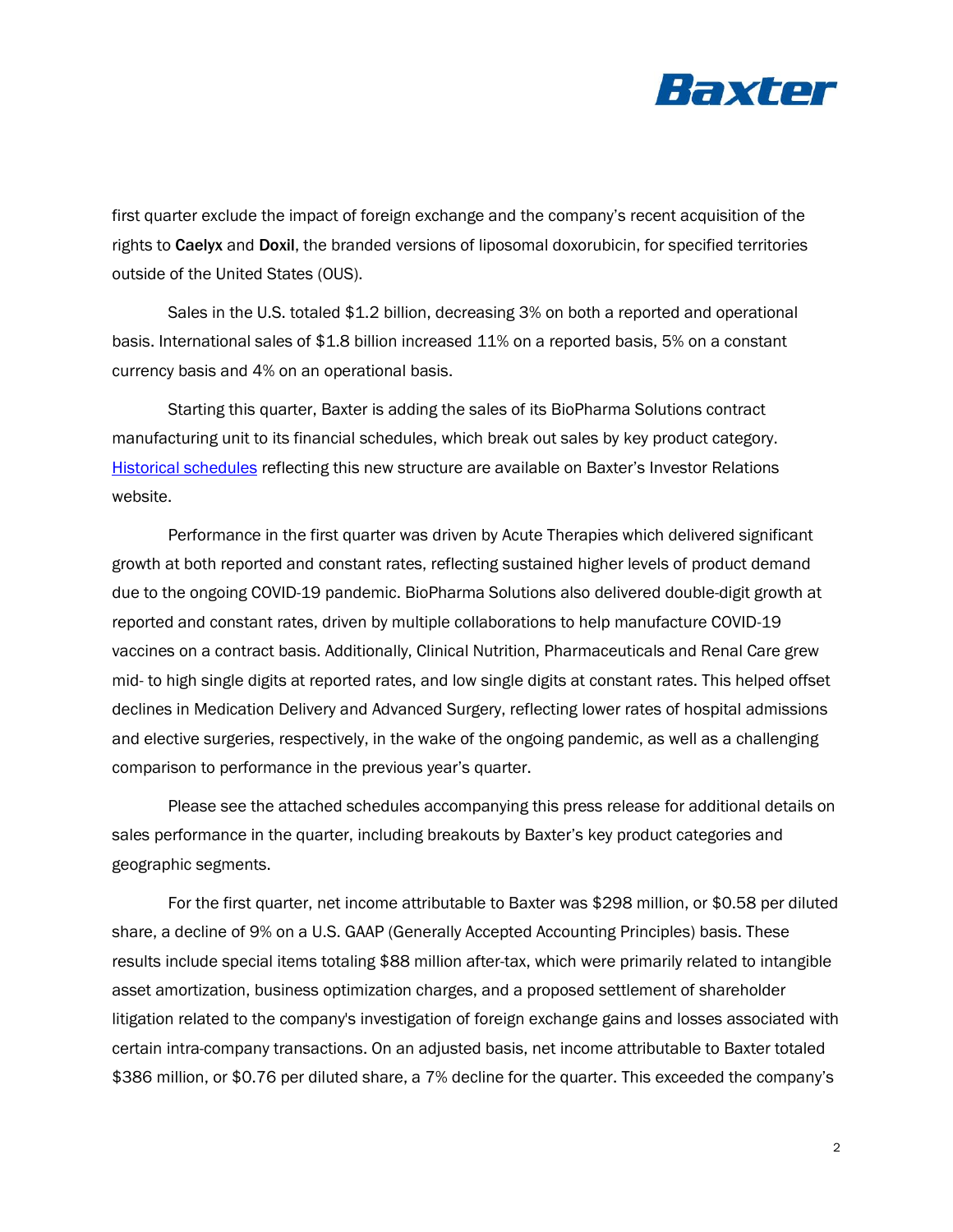

previously issued guidance range of \$0.63 to \$0.65, driven by operational strength and a lower tax rate.

# Business Highlights<sup>2</sup>

Baxter continues to achieve notable strategic milestones in pursuit of its Mission to Save and Sustain Lives. Among recent highlights, the company:

- Received U.S. FDA 510(k) clearance for its **AK 98** [\(Artificial Kidney 98\)](https://www.baxter.com/baxter-newsroom/baxter-announces-us-fda-510k-clearance-ak-98-hemodialysis-machine-0) dialysis machine, designed to be a portable and easy-to-use system to administer hemodialysis treatments. Among its features, AK 98 offers encrypted, two-way connectivity, which enables the system to pull prescriptions directly from the electronic medical record (EMR) for simplified workflow and data handling.
- Resubmitted to the U.S. FDA for 510(k) clearance of Baxter's leading-edge Novum IQ Infusion platform. The platform includes both large volume and syringe infusion pumps, and features Baxter's Dose IQ Safety Software and IQ Enterprise Connectivity Suite, intuitive digital health technologies developed to protect patients, manage devices and provide advanced insights.
- Announced an *agreement with Moderna, Inc.*, for Baxter BioPharma Solutions to provide fill/finish sterile manufacturing services and supply packaging for approximately 60 to 90 million doses of the Moderna COVID-19 vaccine in 2021. This partnership follows earlier agreements announced with BioNTech and Novavax to provide manufacturing services for their respective COVID-19 vaccines.
- Strengthened its European and global pharmaceuticals portfolio through strategic rights acquisitions in line with the company's strategy to bolster its pharmaceuticals business and expand its presence globally in specialty pharmaceuticals:

<sup>2</sup> See links to original press releases for additional product information.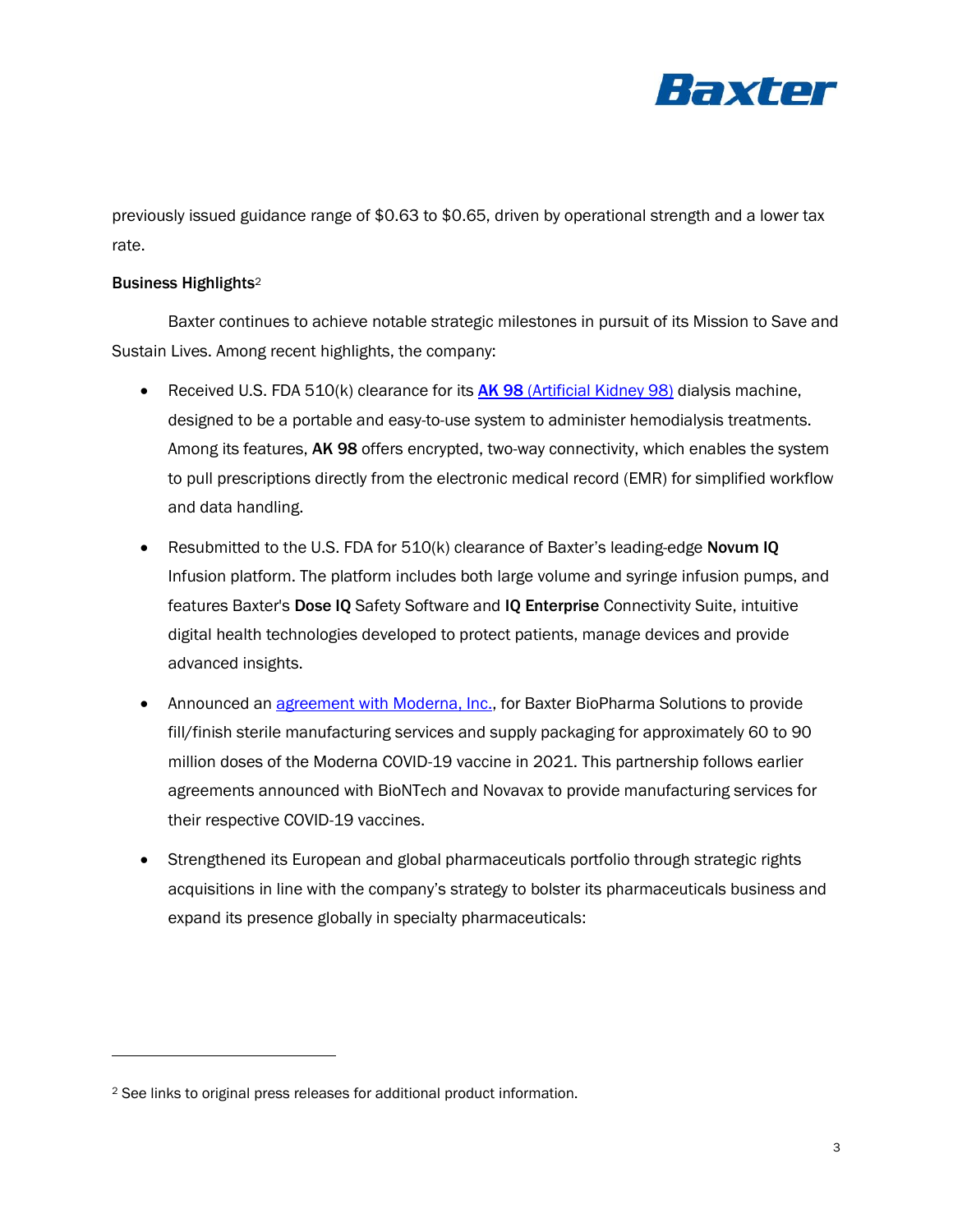

- The company acquired rights to specified territories outside of the U.S. to the widely prescribed chemotherapy medication Caelyx, known as Doxil in several geographies, including the U.S.; this supplements Baxter's U.S. rights to Doxil, acquired in 2019.
- Baxter also acquired full U.S. and specified OUS rights to the anti-nausea medication Transderm Scop, representing a key adjacency to Baxter's industry-leading inhaled anesthetics portfolio; Baxter previously had a license to sell the product to select customers in the U.S.

## Corporate Responsibility

Baxter is fully committed to promoting the power of diversity in support of its Mission. The company's multidimensional [ACT \(Activating Change Today\) initiative](https://www.baxter.com/fighting-racial-injustice) is focused on advancing racial justice for our employees, external stakeholders, and the markets and communities Baxter serves. Among recent highlights, Baxter:

- Announced [a new partnership with the American Diabetes Association \(ADA\)](https://www.baxter.com/baxter-newsroom/american-diabetes-association-and-baxter-international-foundation-partner-health) through the ADA's Health Equity Now platform to address health disparities for people with diabetes in Chicago's underserved Black communities. The program is made possible through a threeyear, \$2 million grant from the Baxter International Foundation.
- Launched [a new Baxter-supported partnership with The Links, Incorporated,](https://www.baxter.com/baxter-newsroom/baxter-launches-initiative-increase-awareness-and-education-black-communities-about) an international not-for-profit comprised of 16,000 women of color, to advance a multifaceted, communitybased campaign to bring awareness and resources to help address the disproportionate challenges affecting Black Americans related to kidney health. Central to this effort is an educational toolkit developed by The National Kidney Foundation of Illinois focusing on the unique barriers facing the Black community.

Baxter continues to be recognized for its commitment to corporate social responsibility and workplace excellence. The company was most recently:

- Cited by *Forbes* as one of America's Best Employers for Diversity 2021.
- Recognized on Seramount's inaugural Global Inclusion Index for the strength of local diversity, equality, and inclusion (DE&I) efforts in Brazil, China, France, Germany, India,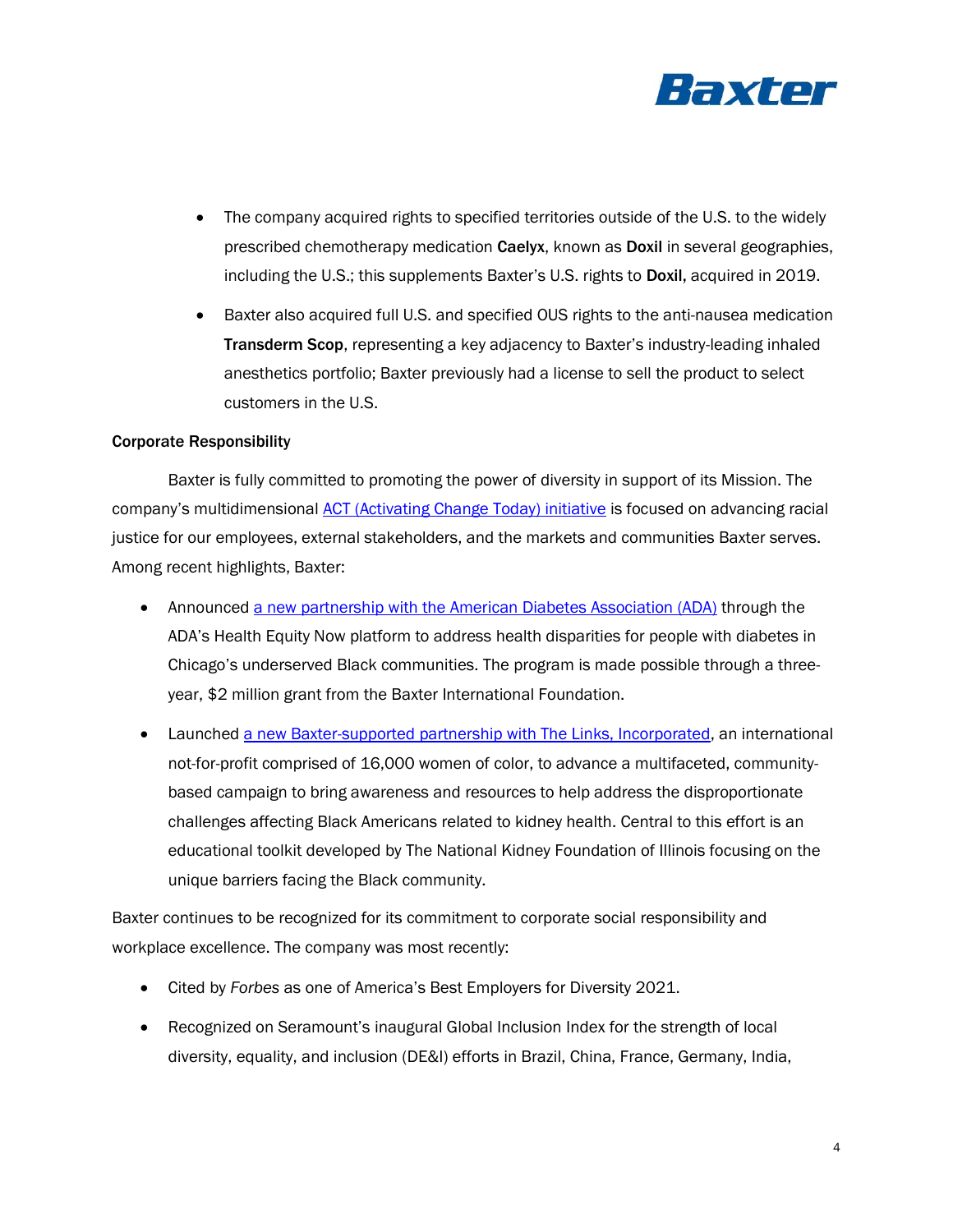

Ireland, Italy, Japan, Mexico, Singapore, and the United Kingdom. All Baxter geographies participating in the assessment earned recognition.

## 2021 Financial Outlook

For full-year 2021: Baxter now expects U.S. GAAP earnings of \$2.85 to \$2.93 per diluted share and adjusted earnings, before special items, of \$3.47 to \$3.55 per diluted share. The company expects sales growth of 8% to 9% on a reported basis, 5% to 6% on a constant currency basis and 4% to 5% on an operational basis.

For second-quarter 2021: The company expects sales growth of 14% to 15% on a reported basis, 8% to 9% on a constant currency basis and 7% to 8% on an operational basis. The company expects U.S. GAAP earnings of \$0.54 to \$0.57 per diluted share and adjusted earnings, before special items, of \$0.72 to \$0.75 per diluted share.

Full-year and quarterly operational sales estimates for 2021 have been adjusted to exclude the impact of foreign exchange and the acquisition of specified OUS rights to Caelyx/Doxil.

A webcast of Baxter's first-quarter 2021 conference call for investors can be accessed live from a link on the company's website at [www.baxter.com](https://investor.baxter.com/investors/investor-overview/default.aspx) beginning at 7:30 a.m. CDT on April 29, 2021. Please see [www.baxter.com](https://investor.baxter.com/investors/investor-overview/default.aspx) for more information regarding this and future investor events and webcasts.

### About Baxter

Every day, millions of patients and caregivers rely on Baxter's leading portfolio of critical care, nutrition, renal, hospital and surgical products. For more than 85 years, we've been operating at the critical intersection where innovations that save and sustain lives meet the healthcare providers that make it happen. With products, technologies and therapies available in more than 100 countries, Baxter's employees worldwide are now building upon the company's rich heritage of medical breakthroughs to advance the next generation of transformative healthcare innovations. To learn more, visit [www.baxter.com](http://www.baxter.com/) and follow us on [Twitter,](https://twitter.com/baxter_intl?ref_src=twsrc%5Egoogle%7Ctwcamp%5Eserp%7Ctwgr%5Eauthor) [LinkedIn](https://www.linkedin.com/company/baxter-healthcare/) and [Facebook.](https://www.facebook.com/BaxterInternationalInc/)

## Non-GAAP Financial Measures

This press release and the accompanying tables contain financial measures that are not calculated in accordance with U.S. GAAP. The non-GAAP financial measures include adjusted gross margin, adjusted selling, general and administrative expense, adjusted research and development expense, adjusted other operating income, net, adjusted operating income, adjusted operating margin, adjusted income before income taxes, adjusted income tax expense, adjusted net income, adjusted net income attributable to Baxter stockholders, and adjusted diluted earnings per share, all of which exclude special items, sales growth on a constant currency and operational basis, and free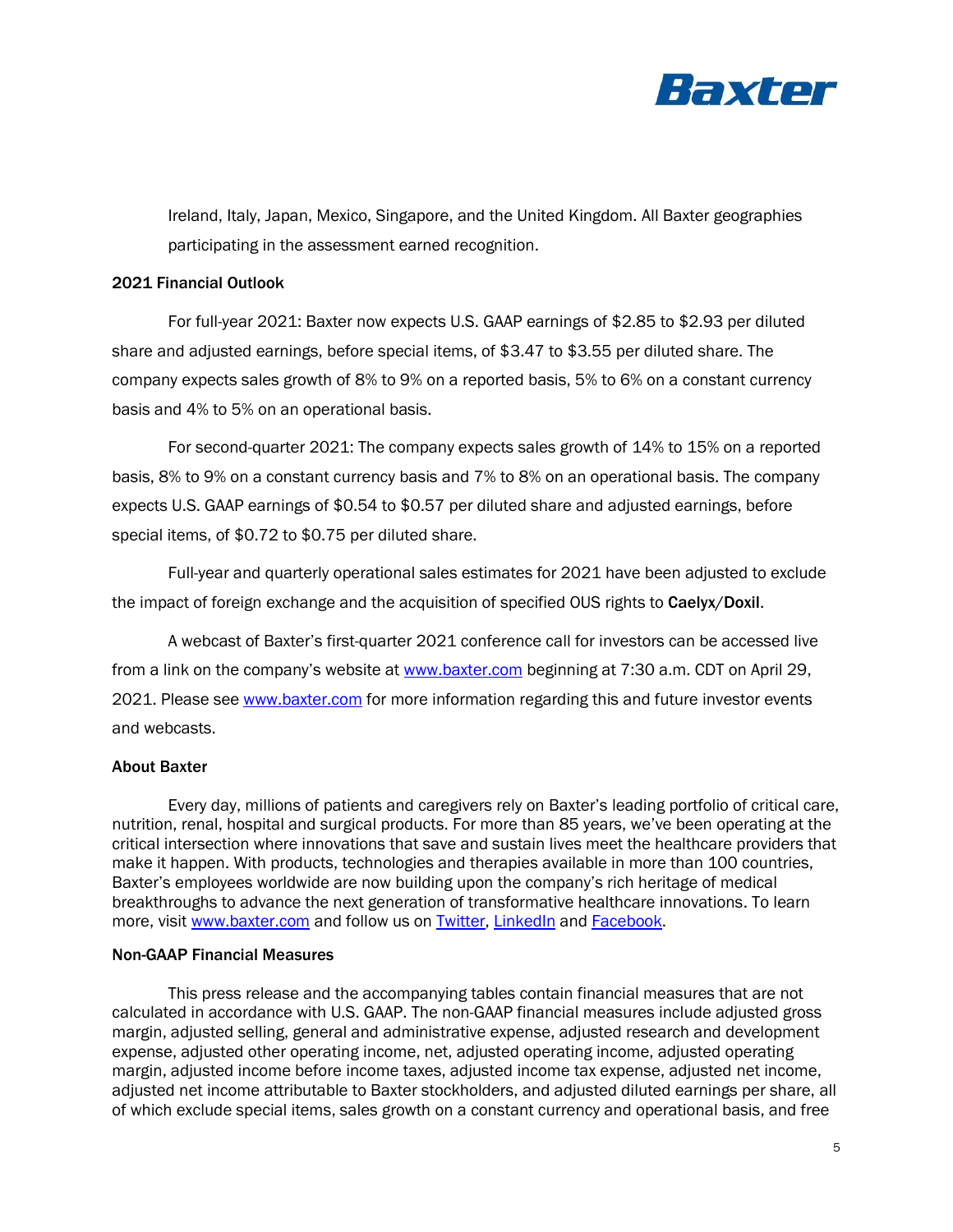

cash flow. Special items are excluded because they are highly variable or unusual, and of a size that may substantially affect the company's reported operations for a period. Certain of those items represent estimates based on information reasonably available at the time of the press release. Future events or new information may result in different actual results.

Net sales growth rates are presented on a constant currency basis. These measures provide information on the percentage change in net sales growth assuming that foreign currency exchange rates have not changed between the prior and current periods. Net sales growth rates are also presented on an operational basis. For the quarter ended March 31, 2021, operational sales growth excludes the impact of foreign exchange and the company's recent acquisition of specified OUS rights to Caelyx/Doxil. This measure provides information on the change in net sales growth rates assuming that foreign exchange rates remain constant and excluding the impact of the company's recent acquisition of specified OUS rights to Caelyx/Doxil.

For the quarter ended March 31, 2021, special items include intangible asset amortization, business optimization charges, acquisition and integration expenses, expenses related to European medical devices regulation and investigation and related costs. These items are excluded because they are highly variable or unusual and of a size that may substantially impact the company's reported operations for a period. Additionally, intangible asset amortization is excluded as a special item to facilitate an evaluation of current and past operating performance and is consistent with how management and the company's Board of Directors assess performance.

Non-GAAP financial measures may enhance an understanding of the company's operations and may facilitate an analysis of those operations, particularly in evaluating performance from one period to another. Management believes that non-GAAP financial measures, when used in conjunction with the results presented in accordance with U.S. GAAP and the reconciliations to corresponding U.S. GAAP financial measures, may enhance an investor's overall understanding of the company's past financial performance and prospects for the future. Accordingly, management uses these non-GAAP measures internally in financial planning, to monitor business unit performance, and, in some cases, for purposes of determining incentive compensation. This information should be considered in addition to, and not as substitutes for, information prepared in accordance with U.S. GAAP.

# Forward-Looking Statements

*This release includes forward-looking statements concerning the company's financial results and business development activities, including, but not limited to, its financial outlook for second quarter and full year 2021. These forward-looking statements are based on assumptions about many important factors, including the following, which could cause actual results to differ materially from those in the forward-looking statements: demand for and market acceptance of risks for new and existing products; product development risks; product quality or patient safety concerns; continuity, availability and pricing of acceptable raw materials and component supply; inability to create additional production capacity in a timely manner or the occurrence of other manufacturing or supply difficulties (including as a result of a natural disaster, public health crises and epidemics/pandemics, regulatory actions or otherwise); the impact of global economic conditions (including potential trade wars) and public health crises and epidemics, such as the ongoing coronavirus (COVID-19) pandemic, on us and our customers and suppliers, including foreign governments in countries in which we operate; breaches or failures of the company's information*